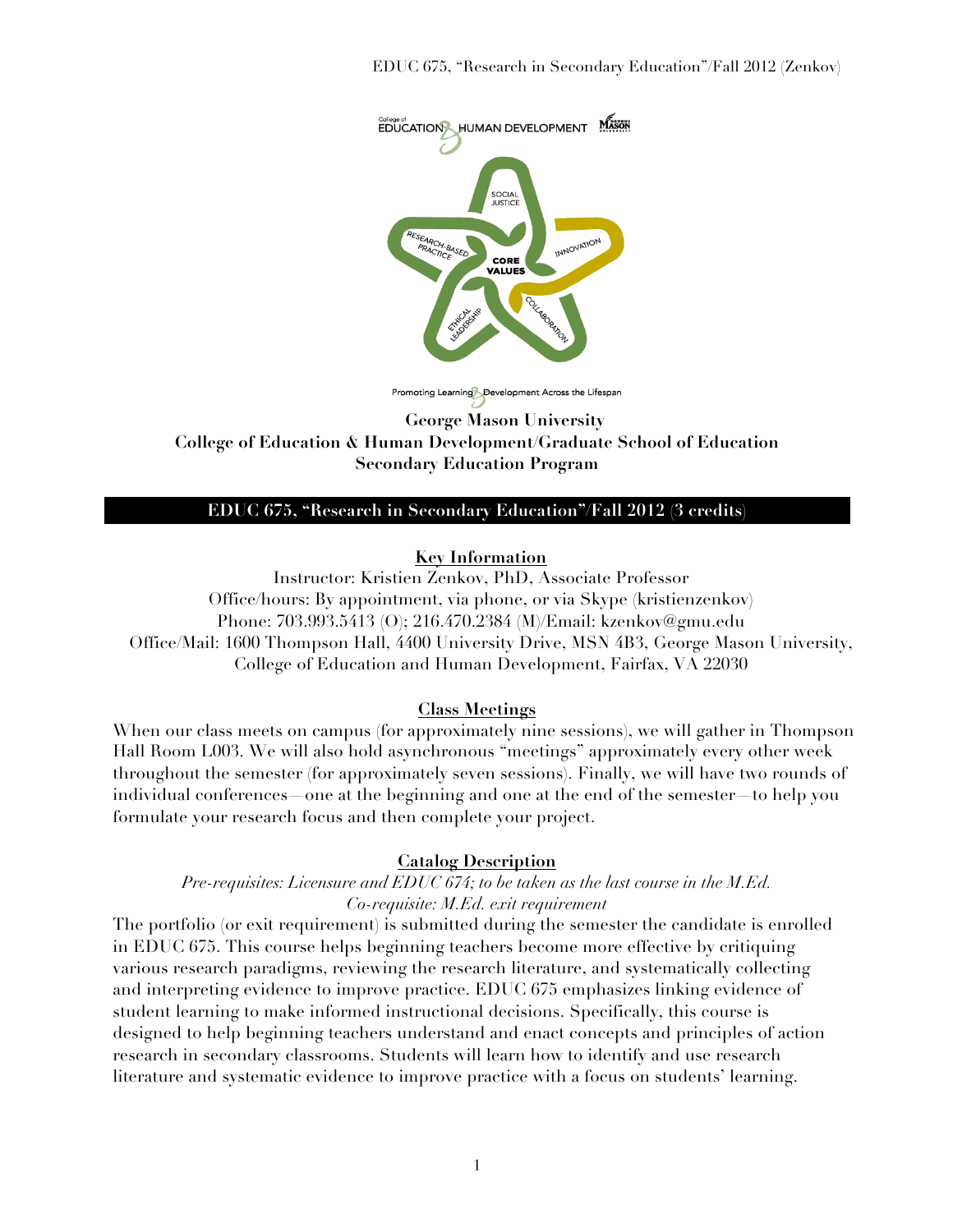*Note: This course requires that you have access to a classroom or appropriate research site to conduct your research. If you do not have your own classroom, you will need to let me know during our first class. I will suggest alternative arrangements that have been used successfully in the past.* 

## **Relationships to Professional Standards**

By the end of this course students will demonstrate an understanding and application of subject area standards aligned with the National Content Standards and identified by their Specialized Professional Association (SPA):

- Social studies teachers: National Council for the Social Studies, http://www.ncss.org/
- English teachers: National Council of Teachers of English, http://www.ncte.org/
- Math teachers: National Council of Teachers of Mathematics, http://www.nctm.org/
- Science teachers: National Science Teachers Association, http://www.nsta.org/

Students should also have an understanding and application of teaching and learning standards as outlined by the Interstate New Teacher Assistance and Support Consortium (INTASC):

• www.ccsso.org/Documents/2011/InTASC\_Model\_Core\_Teaching\_Standards\_2011.pdf Finally, students should be aware of the skills framework of the Partnership for 21st Century Skills and the professional guidelines offered by the National Board for Teaching Standards:

- www.p21.org/overview/skills-framework
- http://www.nbpts.org/the\_standards/the\_five\_core\_propositio

## **CEHD Core Values**

In 2006, the College of Education and Human Development (CEHD) adopted five core values: collaboration, ethical leadership, innovation, research-based practice, and social justice. This course supports each of these values by providing multiple learning experiences that necessitate collaboration; affording students opportunities to reflect on their teacher leadership roles in school contexts; requiring them to design and engage in innovative research-based practice; and calling on students to analyze and reflect on their pedagogies in light of social justice issues. These Core Values are aligned with course outcomes as described below.

## **Course Outcomes and Objectives**

This course is designed to enable students to:

- 1) demonstrate an understanding of the process and components used in action research by conducting and assessing a chosen scholarly inquiry situated in their classroom and impact on students' learning (research-based practice; innovation)
- 2) prepare a research proposal which makes explicit links between theory and practice (research-based practice)
- 3) examine ethical considerations when conducting action research (research-based practice; social justice)
- 4) conduct action research which includes: research question(s), research proposal; review of related literature; methods; data collection/analysis; findings; discussion of impact on students, teacher, and education field (research-based practice)
- 5) participate in "critical collaborative inquiries" to gain multiple perspectives in interpreting research and for validation and peer review of research (collaboration; ethical leadership)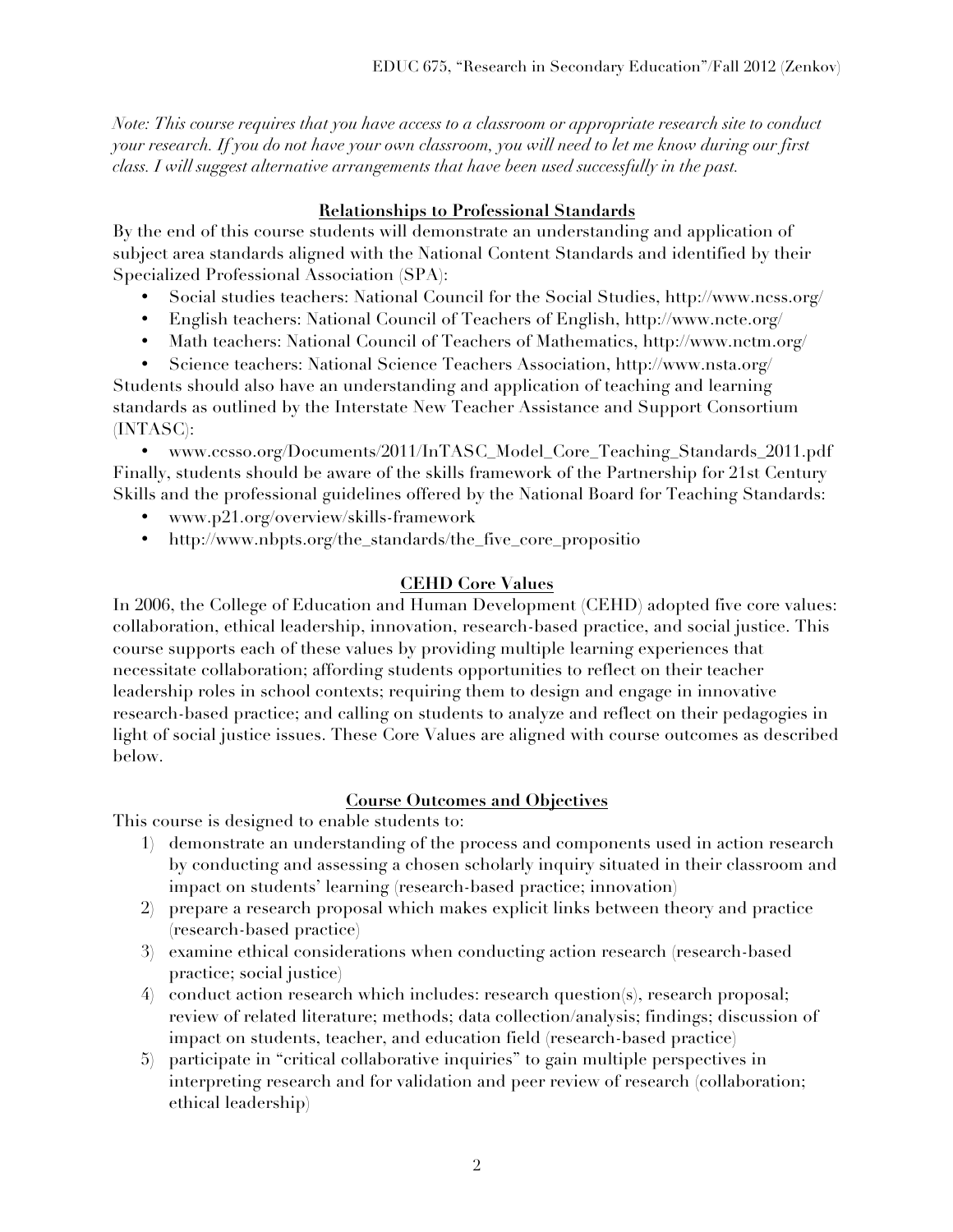- 6) demonstrate integration of national and state standards for content and pedagogy as related to their research question(s) by reflecting on their own teaching practice and its impact on students' learning (SPA standards respective to students' discipline)
- 7) demonstrate skills in the application of technology and use of resources in action research (innovation)

Students will achieve these outcomes through the following objectives:

- 1) Prepare a research proposal that includes the research context, a problem statement, a research question and outcomes, and a data collection plan which makes explicit links between theory and practice. Students will brainstorm (in whole class and small group settings), give peer feedback online, self-reflect, and post a viable plan to conduct a research study in the classroom. Students will access resources and references, and conduct a review of the literature online. The proposal will be judged on its viability and level of practical application, given the time constraints of the semester.
- 2) Conduct an action research project in a local school or classroom. Students will prepare all data collection instruments to conduct the study. Prior to implementation, data collection instruments will be peer and instructor reviewed in online and/or faceto-face discussion forums. Students will be assigned in research teams that will troubleshoot and provide support as data is collected. Results will be shared and students will provide feedback to each other on the presentation and interpretation of data.
- 3) Review professional strengths and weaknesses of the action research process through peer review and self-assessment. Students will participate in weekly on-line and/or face-to-face discussions of their progress throughout the research process.
- 4) Write an action research report (using APA format) that includes the context for the study, research question(s) and outcomes, a review of related literature, methodology, data collection/analysis, implications, limitations, and an action plan. Students will review example research reports from prior semesters. Students will post a draft of their report on Blackboard for peer and instructor review and feedback using the rubric used to assess the report. Students will present a summary of their report to their peers in brief in-class presentations and a poster session format at the end of the semester.
- 5) Prepare and defend a Best Practices Showcase of artifacts/reflections related to student learning and effective teaching, with reflections that indicate how the artifacts demonstrate mastery of the INTASC standards and reflect on your growth and professional development throughout the secondary education masters program. A rubric will be used to assess the Best Practices Showcase. Presentations of the Best Practices Showcase will be conducted at the end of the semester in a conference for your peers, local educators, and professors in the CEHD.

## **Course Delivery**

The primary purpose of this course is for you to learn how to conduct action research and apply it in your classroom in order to improve your teaching and your students' learning. Throughout the course, you will complete activities that you will later be able to insert—some almost verbatim—into your final action research report. This course is approximately 50% face-to-face and 50% on-line and is considered a hybrid course. This course is student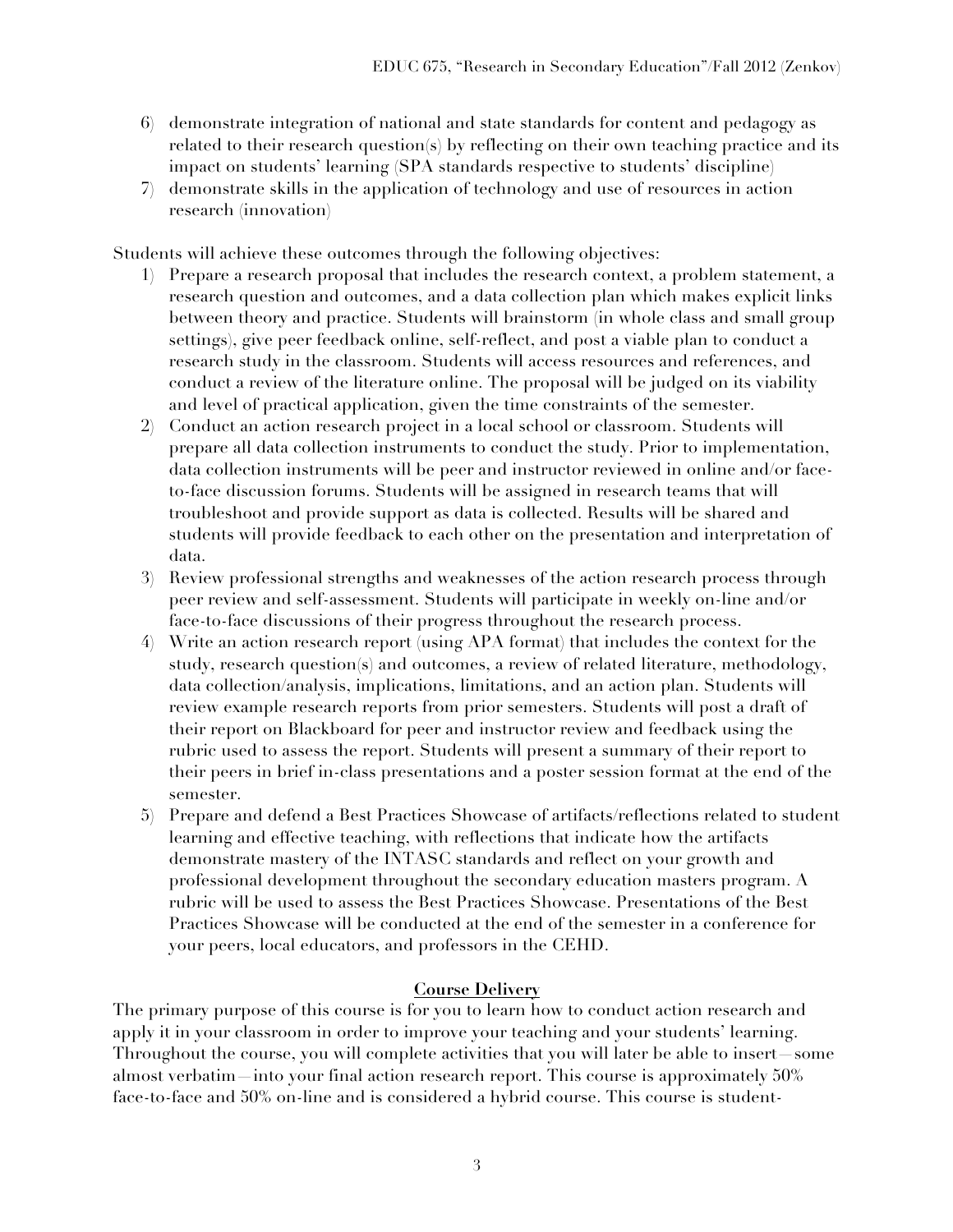centered and will be conducted using a project-based approach. Your research questions and methodology will be the focus of the course and will drive readings, classroom discussions, peer review activities, reflections, and the action research project that you complete. The purpose of the discussions and peer review sessions will be to support completion of our action research projects and provide opportunities for us to learn about and analyze methods and techniques of action research. You will have the opportunity to construct knowledge and critically reflect on the research process as you complete the action research proposal and report, and then prepare your "Best Practices Showcase" presentation for graduation.

The course will be delivered through a variety of on-line, face-to-face, and individualized instructional approaches. On-line sessions will be conducted in an asynchronous format, but you will be expected to post your own reflections and assignments and respond to peers' and instructors' postings and feedback by the end of each designated class week (midnight US eastern standard time each Tuesday). During class meetings there will be large group, small group, and individual activities. Online classes are considered regular instructional time and the assignments given are the equivalent of a full in-class session. The on-line classes involve research, use of professional web sites, discussions (during specified timeframes), peer review, email with the instructor and classmates, readings, writing reflections, and other assignments. GMU's BlackBoard course framework will be used regularly throughout the course. Your GMU email address is required for communication with the course instructor – your GMU email account must be active by the first week of class. Please inform me of any accessibility problems the first day of class.

Participants conduct independent research, as well as communicate with each other and the instructor via electronic media. In general, we will engage in four activities during our time together:

- 1. Mini-lectures, activities, and discussions related to research methods led by the instructor and supported by the course text and other selected readings
- 2. Discussions of the week's readings led by the instructor and course participants
- 3. Research and "Focus Session" group meetings in which students concentrate on selected readings and provide feedback and support for each others' writing and research processes
- 4. Individual, small group, and whole group meetings to discuss research efforts

Please note that because you have much to learn from each other, and because teaching is often a collaborative effort, you will frequently work in groups. This will give you a chance to bounce ideas off each other, to be exposed to a variety of perspectives (rather than only the professor's), and to support each other as you continue to hone your teaching and researching skills.

## **Course Overview**

Teachers are often encouraged to implement "research-based" practices, required to attend workshops where research findings are presented, provided with lists of books that synthesize research, and asked to suggest changes in practice based on the implications of research. Although these practices have their usefulness, the assumption implicit in much of the discourse surrounding educational research is that teachers are *consumers* and/or *objects* of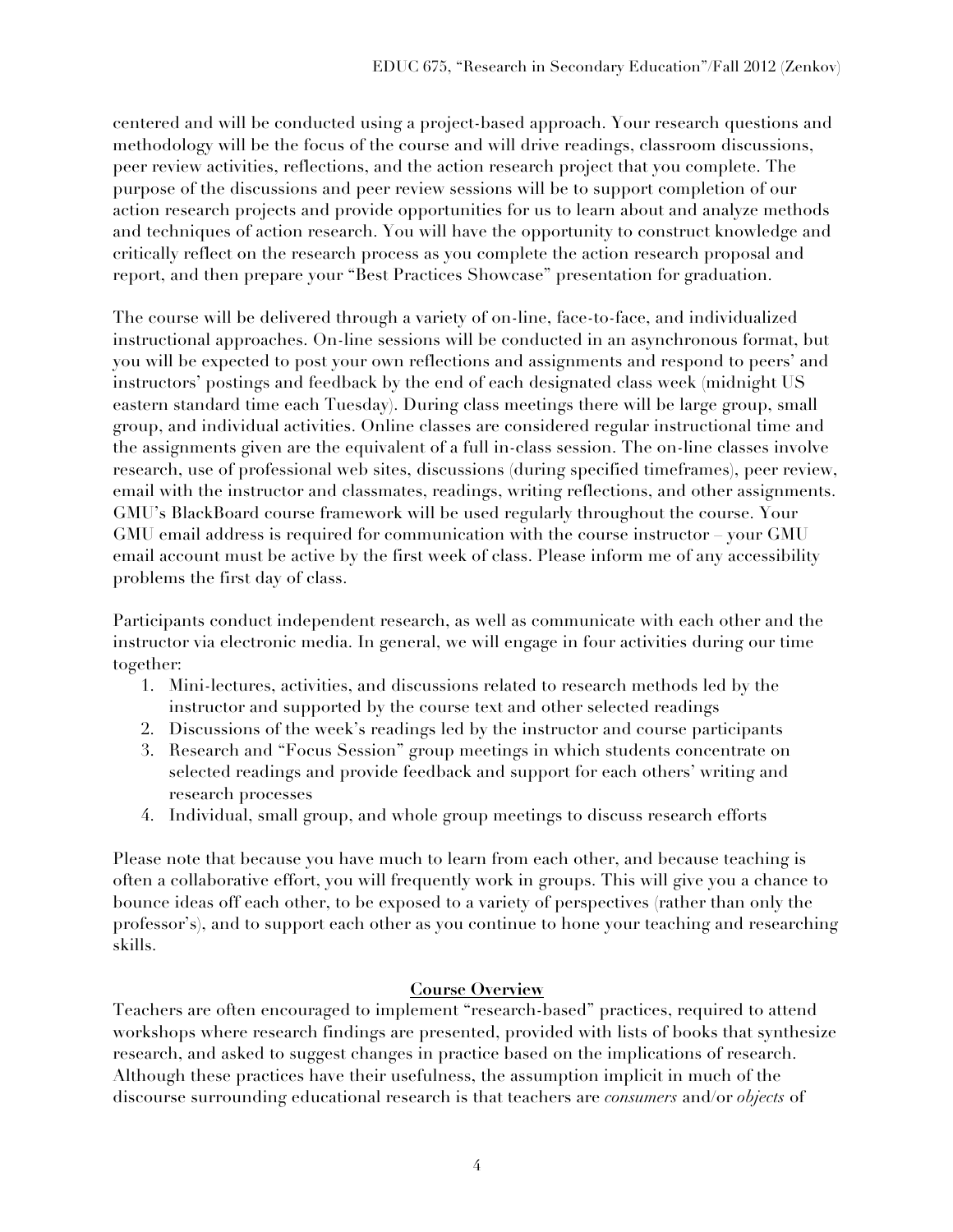research, rather than *producers* of research. The past two decades have seen a growing movement to upend those assumptions through an emphasis on the importance of action research. Thus, the research and theory we will read and the methodologies with which we will engage are those associated with "action research" (i.e., research conducted by teachers for professional purposes). Action research positions teachers as *producers* of knowledge professionals who can learn about and improve their practice by studying important questions that grow from their own experiences and observations.

This class is designed to support you in using and building on the ideas and content you have encountered in your previous coursework. Most importantly, the course assists you as you consider ways to better support children and youth. In other words, your current and future students are at the center of our work. Toward these ends, the course requires you to conceptualize, design, and begin to implement an original research project in your school/classroom. Only if we attempt to live these action research (also called "teacher research" and "practitioner research") processes in this course will you be able to use them eventually in your own teaching practices. Thus, for every activity in this course, you must act and study with multiple lenses—as a student, teacher, and advocate. Although the work required to achieve these goals is intensive, the course is designed to provide you with much support. You will need to hit the ground running, starting your research project early, and working on it steadily. Through our readings, we will explore research methodologies, analyses of the history and impact of action research, and the efforts of other action researchers. Our readings and discussions will help you develop your own rationale and "road map" for your inquiry project. We will dig into readings together, write often and share our writing with one another, and support each other in our research goals.

## **Instructor Introduction and Theoretical Framework**

I believe that the best teachers know themselves as literate people in the broadest sense. I will ask you also to know yourselves as professionals with a variety of literacies, including those of photographers, visual sociologists, and community constituents. Teachers and those who work with children and youth must be resilient individuals who are willing to take risks to let school literacies matter to themselves, their students, and the broader community. I will expect you to be your best, brightest, most thoughtful, and most creative selves. I intend that this course will be one that you remember, and that you will care passionately about the work we do. I will have uncompromising professional standards for your behavior, participation, and openness. At the same time, I will do everything possible to ensure that you meet these standards. My hope is that we will experience much intellectual camaraderie, engaging discussion, and laughter as we proceed. I encourage you to take risks and celebrate the risks taken by your colleagues.

I bring the perspectives of a veteran teacher and teacher educator, as well as the points of view of a community activist and artist. I approach all educational experiences with the goal of helping students to learn to be active, creative, "real world" members of a just society. It is important for us as educators to approach our teaching with a simultaneously critical and creative perspective: when we assess current teaching practices, we also begin to develop new ones. I offer an explicit critique of schooling: as a classroom teacher with more than fifteen years experience, an active scholar, and an advocate for children and youth and schools,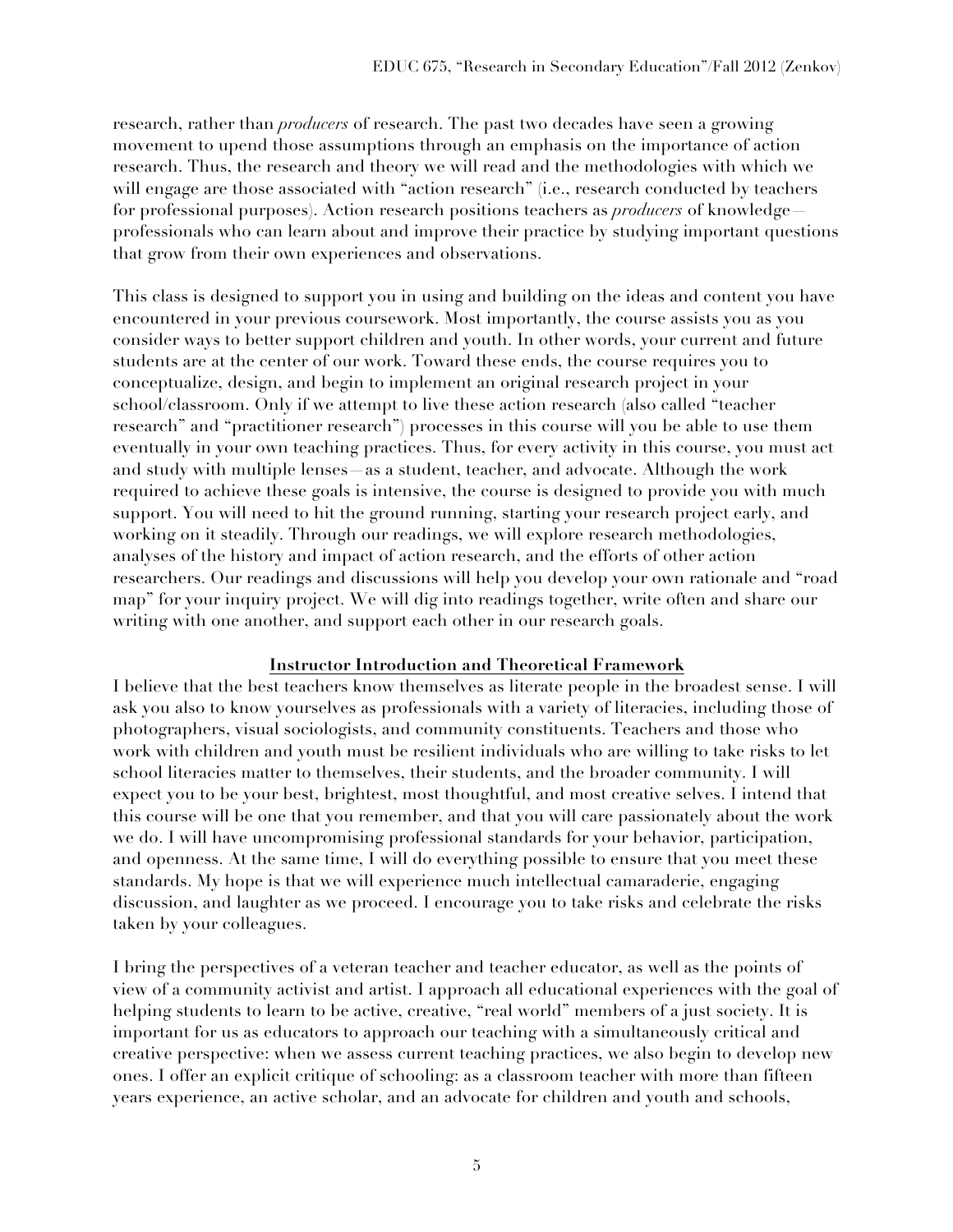playing a critical role is my right and responsibility. It is my hope that you will take on this same role. Perhaps most importantly to you, I have spent my school and university teaching career working across school and university settings with a wide range of children and youth, so I am confident that I will be able to support you in this class. Finally, much as you as university students must be concerned with your own development and others' assessments of your class efforts, I am committed to my growth as a teacher and teacher educator. I will ask for your support in my research as I study your learning and your use of visual tools in your research processes.

I will ask you to think of the teaching strategies we use in class and that you plan to use as research interventions in your own classroom in three categories, which are framed by an assessment-driven, "backwards" design:

- 1) "Ways Out": What is the student's "way out" of the text or activity with which you are asking them to engage? That is, what artifacts and demonstrations will the student complete to exhibit her/his comprehension of the key ideas that they are encountering? How will you assess students' knowledge, skills, and attitudes? How will students demonstrate their retention of and relationship to the material?
- 2) "Ways In": What is the student's "way in" to this text or activity? That is, how are you approaching the student's natural interests in or motivations for this assignment? Think about how you might use the student's existing "literacies" to do this. What specific strategies will you use?
- 3) "Ways Through": What are students' "ways through" this text or activity? That is, what strategies and tools are you giving students to make sense of and understand the sources you're using with this assignment? How will students translate the material into their own terms?

## **College of Education and Human Development Statements of Expectations and Resources**

The Graduate School of Education (GSE) expects that all students abide by the following:

- ! Students are expected to exhibit professional behavior and dispositions. See **http://gse.gmu.edu/facultystaffres/profdisp.htm** for a listing of these dispositions.
- ! Students must follow the guidelines of the University Honor Code. See **http://academicintegrity.gmu.edu/honorcode/** for the full honor code.
- ! All students must follow the university policy for Responsible Use of Computing. [See **http://universitypolicy.gmu.edu/1301gen.html**].
- ! Students with disabilities who seek accommodations in a course must be registered with the Mason Office of Disability Services (ODS) and inform the instructor, in writing, at the beginning of the semester. [See **http://ods.gmu.edu**].
- ! Counseling and Psychological Services (CAPS) offers a wide range of services to students that are provided by a staff of professional counseling and clinical psychologists, social workers, and counselors. The Center provides individual and group counseling, workshops, and outreach programs – experiences to enhance a student's personal and academic performance. [See **http://caps.gmu.edu**].
- ! All communication from the university, college, school, and program will be sent to students through their Mason e-mail account only. Students are responsible for the content of university communication sent to their Mason e-mail account and are required to activate their account and check it regularly.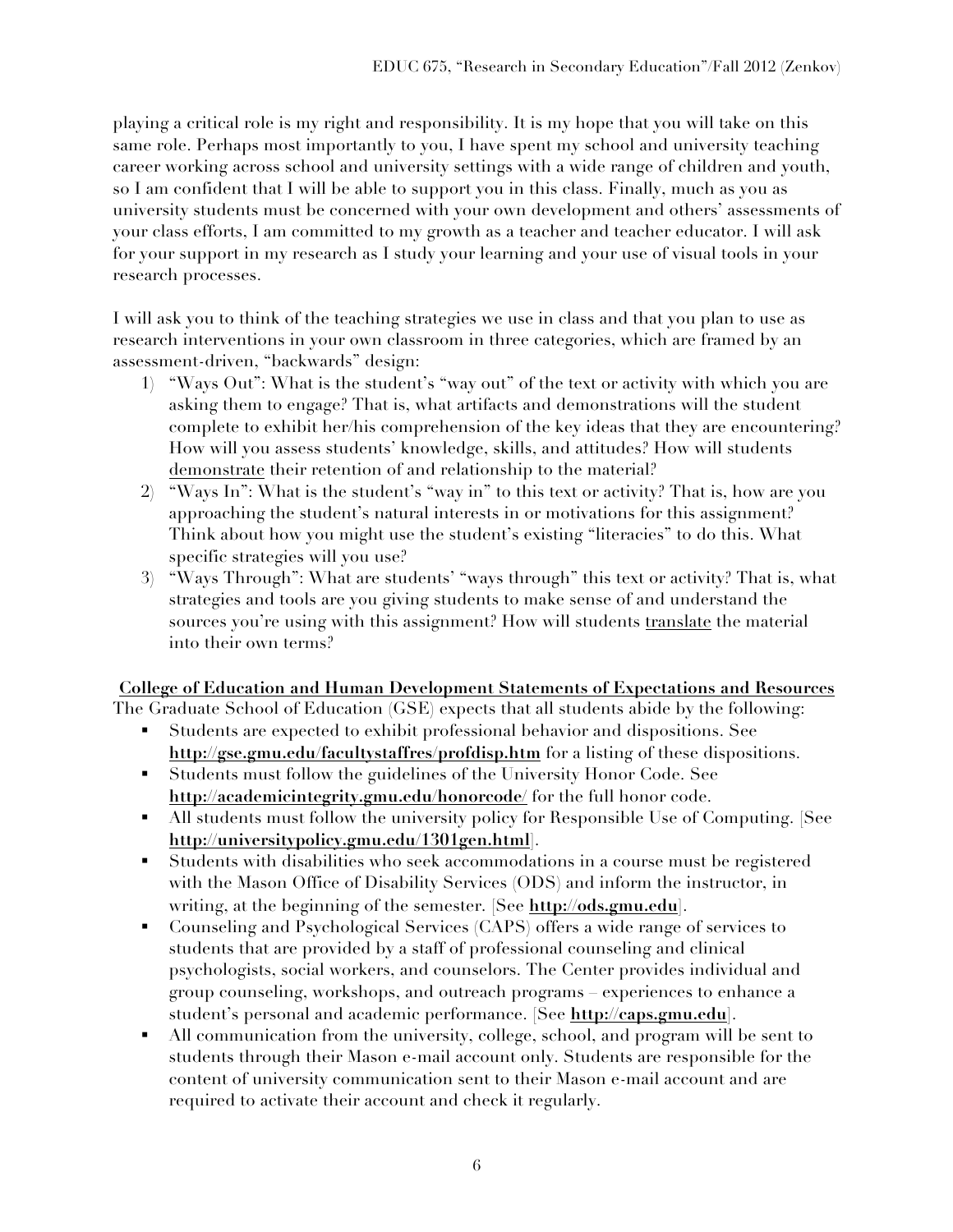- ! University policy states that all sound emitting devices shall be turned off during class unless otherwise authorized by the professor.
- ! For additional information on the College of Education and Human Development, Graduate School of Education, please visit our website: http://gse.gmu.edu/.

#### **Emergency Notification**

The university utilizes a communication system to reach all students, faculty, and staff with emergency information (e.g., in case of severe weather). You can be sure that you are registered with the Mason Alert system by visiting **https://alert.gmu.edu**. An emergency poster can also be found in each Mason classroom. Information about Mason emergency response plans can be found at **http://cert.gmu.edu/**.

#### **Human Subjects Research Review Process**

Any research or action research that will be publicly disseminated must have prior approval of the GMU Human Subjects Review Board (HSRB). Inquiry/action research that is used solely for the purpose of studying pedagogical aspects may be conducted without additional permission but cannot be disseminated. Detailed information on what is involved in submitting a proposal to the Review Board is available from the following web site: **http://www.gmu.edu/research/ORSP/index.html**.

#### **Required Texts and Materials**

- Ewaida, M. (2008). *Hearing their own voices: The effects of using multicultural literature with English language learners.* Unpublished masters action research project. Note: This paper will be provided electronically.
- Flegal, J. (2012). *The power of choice: Examining motivation and engagement in the ESL classroom*. Unpublished masters action research project. Note: This paper will be provided electronically.
- Groves, M. (2011). *Readers theater: The path to reading enjoyment and comprehension*. Unpublished masters action research project. Note: This paper will be provided electronically.
- Mazan, A. (2012). *Reading to write: Using narratives to increase students' motivation to write*. Unpublished masters action research project. Note: This paper will be provided electronically.
- Mills, G.E. (2011). *Action research: A guide for the teacher researcher* (4th ed.). Upper Saddle River, NJ: Person Education, Inc, Merrill Prentice Hall. ISBN: 978013700314-3.
- Marcus-Nazlica, A. (2011). *The not-so-end result: An action research study on using informative assessment to assist students in their learning.* Unpublished masters action research project. Note: This paper will be provided electronically.
- Sharp, R. (2012). *Learn with your friends: Literature circles with English Language Learners in Africa*. Unpublished masters action research project. Note: This paper will be provided electronically.
- Tumolo, M. (2011). *Interactive storytelling: A classroom case study.* Unpublished masters action research project. Note: This paper will be provided electronically.
- Vimont, D. (2011). *Listen, pause, echo: Improving reading fluency and expressiveness using videobased assisted repeated reading.* Unpublished masters action research project. Note: This paper will be provided electronically.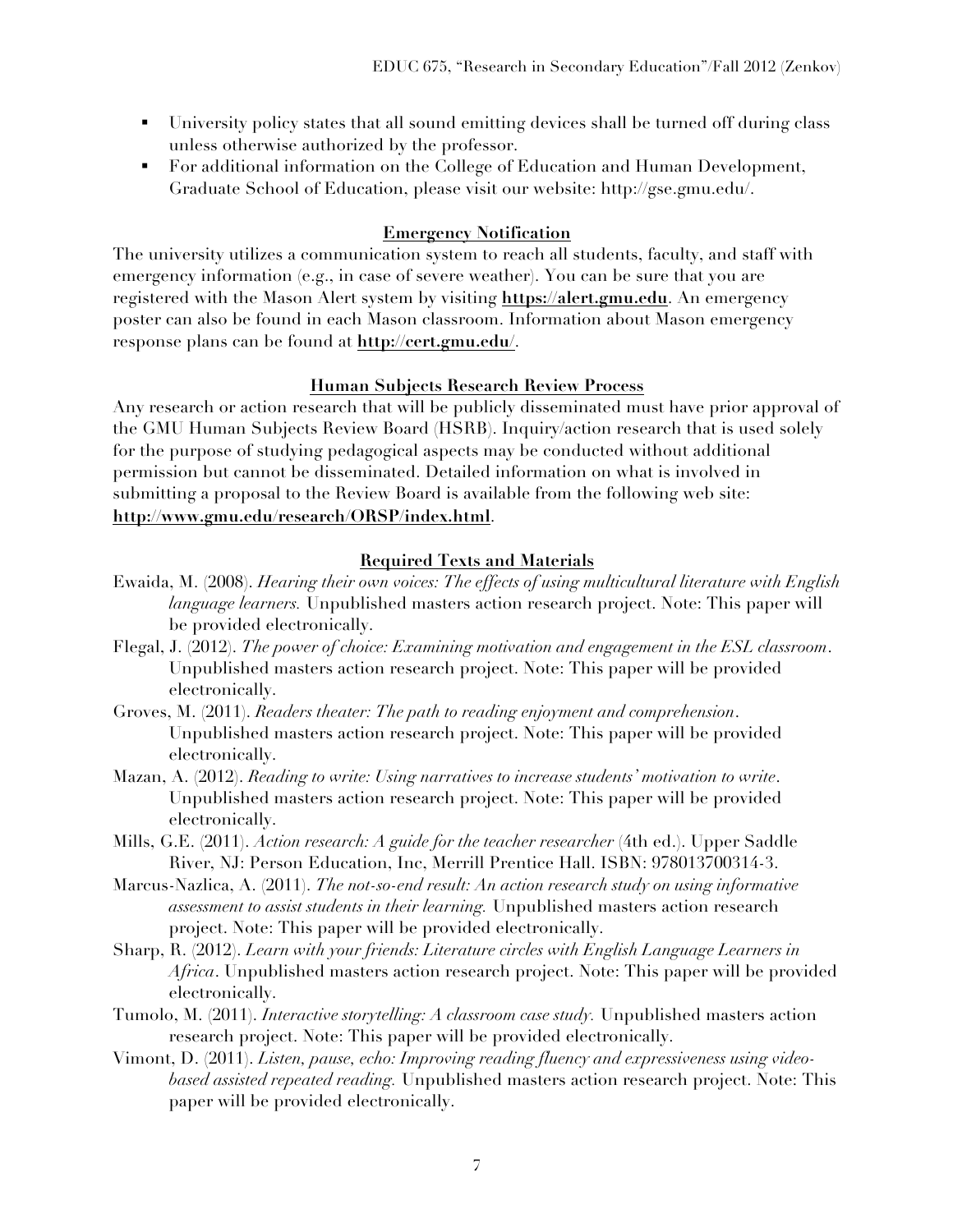Zenkov, K. & Harmon, J. (2009). Picturing a writing process: Using photovoice to learn how to teach writing to urban youth. *Journal of Adolescent and Adult Literacy, 52*(7), 575-584*.*

Note: This article will be provided electronically. Additional readings available on-line and/or in class and students may be required to

purchase a standard-sized poster or display board for the "Best Practices Showcase." You will also need access to a digital camera and a computer (with web, email, and printing privileges).

#### **Recommended Texts**

American Psychological Association (2009). *Publication manual (6th Ed.)*. Washington, DC: American Psychological Association

*Note: APA guidelines are available online at http://owl.english.purdue.edu/owl/resource/560/01/*

#### **Resources**

#### *Articles and Books*

- Arhar, J., Holly, M. & Kasten, W. (2001). *Action research for teachers: Traveling the yellow brick road*. Upper Saddle River, New Jersey: Merrill Prentice Hall.
- Bell, J. (1993). *Doing your research project: A guide for first-time researchers in education and social science.* Buckingham, England: Open University Press.
- Biancarosa, G. & Snow, C.E. (2004). *Reading next—A vision for action and research in middle and high school literacy: A report from the Carnegie Corporation of New York*. Washington, DC: Alliance for Excellent Education, 12.
- Burnaford, G., Fischer, F. & Hobson, D. (1996). *Teachers doing research: Practical possibilities.* Mahwah, NJ: Lawrence Erlbaum Associates.
- Carlisle, L.R., Jackson, B. & George, A. (2006). Principles of social justice education: The social justice education in schools project. *Equity & Excellence in Education 39,* 55-64.
- Children's Defense Fund. (2008). *The state of America's children yearbook*. Available: www.childrensdefense.org/ac2001/Acol.ASP**.**
- Chiseri-Strater, E. & Sunstein, B. (2006). *What works? A practical guide for teacher research.*  Heinemann. Note: Intro and sample chapter can be found at http://books.heinemann.com/shared/onlineresources/E00713/chapter9.pdf and ordered on-line at http://books.heinemann.com/products/E00713.aspx**.**
- Cochran-Smith, M., Lytle, S.L (1999). The teacher research movement: A decade later. *Educational Researcher, 28*(7), 15-25.
- Costa, A. and Kallick, B. (1993). Through the lens of a critical friend. *Educational Leadership, 51*(2), 49-51.
- Cook-Sather, A. (2009). *Learning from the student's perspective*: *A methods sourcebook for effective teaching.* Boulder, CO: Paradigm Publishers.
- Courtland, M.C., & Gambell, T.J. (1994*). Curriculum Planning in the Language Arts K-12: A Holistic Perspective*. North York, Ontario: Captus Press.
- Duncan-Andrade, J. (2005). Toward teacher development for the urban in urban teaching. *Teaching Education, 15*, 339-350.
- Ewald, W. (2001). *I wanna take me a picture: Teaching photography and writing to children*. Boston: Center for Documentary Studies/Beacon.
- Falk, B. & Blumenreich, M. (2005). *The power of questions: A guide to teacher and student research.*  Portsmouth, NH: Heinemann.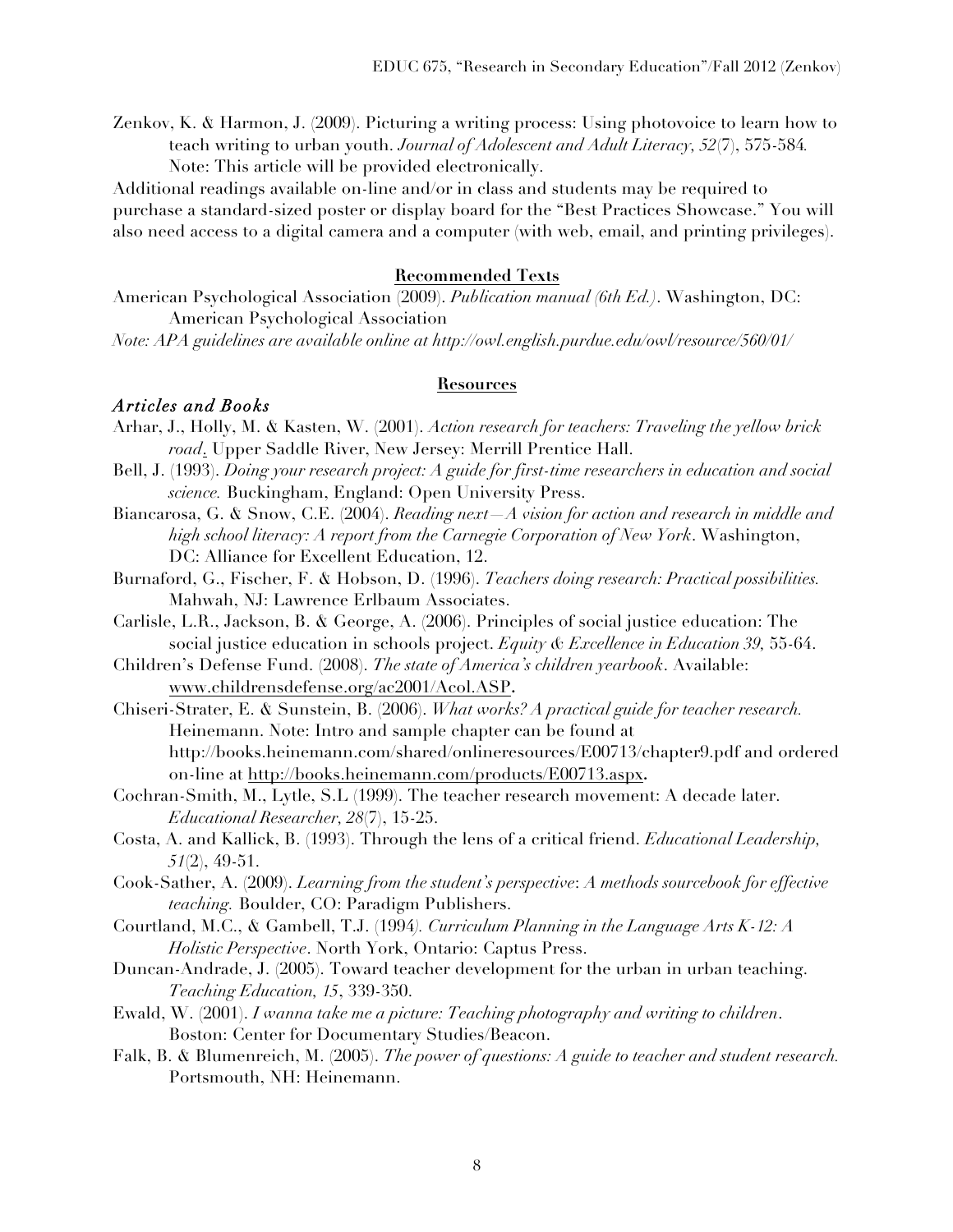- Freeman, D. (1998). *Doing teacher research: From inquiry to understanding*. Toronto, Canada: Heinle & Heinle Publishers.
- Goodnough, K. (2001). Teacher development through action research. *Action in teacher education, 23* (1), 37-46.
- Greely, K. (2000). *Why fly that way?: Living community and academic achievement.* NY: Teachers College.
- Hanks, R.S. & Ponzetti, J.J. (2004). Family studies and intergenerational studies: Intersections and opportunities. *Journal of Intergenerational Relationships, 2*(3/4), 5-22.
- Herrell, A. & Jordan, M. (2007). *Fifty strategies for training English language learners*. Upper Saddle River, NJ: Pearson/Merrill/Prentice Hall.
- Hopkins, D. (1993). *A teacher's guide to classroom research.* Buckingham, England: Open University Press.
- Hubbard, R. & Power, B. (1999). *Living the questions: A guide for teacher researchers.* NY: Stenhouse Publishers.
- Jones, S. (2006). *Girls, social class, and literacy: What teachers can do to make a difference*. Portsmouth, NH: Heinemann.
- Kagan, D.M. (1993). *Laura and Jim and what they taught me about the gap between educational theory and practice.* NY. State University of New York Press.
- Kosnik, C., Beck, C., Freese, A.R., & Samaras, A.P. (Eds.), (2006). *Making a difference in teacher education through self-study: Studies of personal, professional, and program renewal*. Dordrecht, The Netherlands: Springer.
- Ladson-Billings, G. (2006). From the achievement gap to the education debt: Understanding achievement in US schools. *Educational Research, 35*(7), 3-12.
- Leedy, P.D., and Ormrod, J.E. (2001). *Practical research: Planning and design.* Upper Saddle River, NJ: Merrill.
- Lucas, T. & Villegas, A.M. (2003). *Educating culturally responsive teachers: A coherent approach*. Albany, NY: State University of New York Press.
- Macintyre, C. (2000). *The art of action research in the classroom.* London: David Fulton Publishers.
- MacLean, M. & Mohr, M. (1999). *Teacher-researchers at work.* Berkeley, CA: National Writing Project.
- Mahiri, J. (Ed). (2004). *What they don't learn in school: Literacy in the lives of urban youth*. New York: Peter Lang.
- Marquez-Zenkov, K. (2007). Through city students' eyes: Urban students' beliefs about school's purposes, supports, and impediments. *Visual Studies, 22*(2), 138-154.
- Marquez-Zenkov, K., & Harmon, J.A. (2007). "Seeing" English in the city: Using photography to understand students' literacy relationships. *English Journal, 96*(6), 24-30.
- Marzano, R., Pickering, D., & Pollock, J. (2004). *Classroom instruction that works: Research-based strategies for increasing student achievement.* Prentice Hall.
- McNiff, J., Lomax, P., & Whitehead, J. (2003). The main features of action research process. In *You and your action research project.* London and NY: RoutledgeFalmer.
- Mertler, C.A. & Charles, C.M. (2011). *Introduction to educational research* (7th ed.). Boston: Pearson/Allyn & Bacon. ISBN: 013701344-2.
- Mitra, D. (2007). Student voice in school reform: From listening to leadership. In D. Thiessen & A. Cook-Sather (Eds.), *International handbook of student experience in elementary and secondary school*. Dordrecht, The Netherlands: Springer Publishers.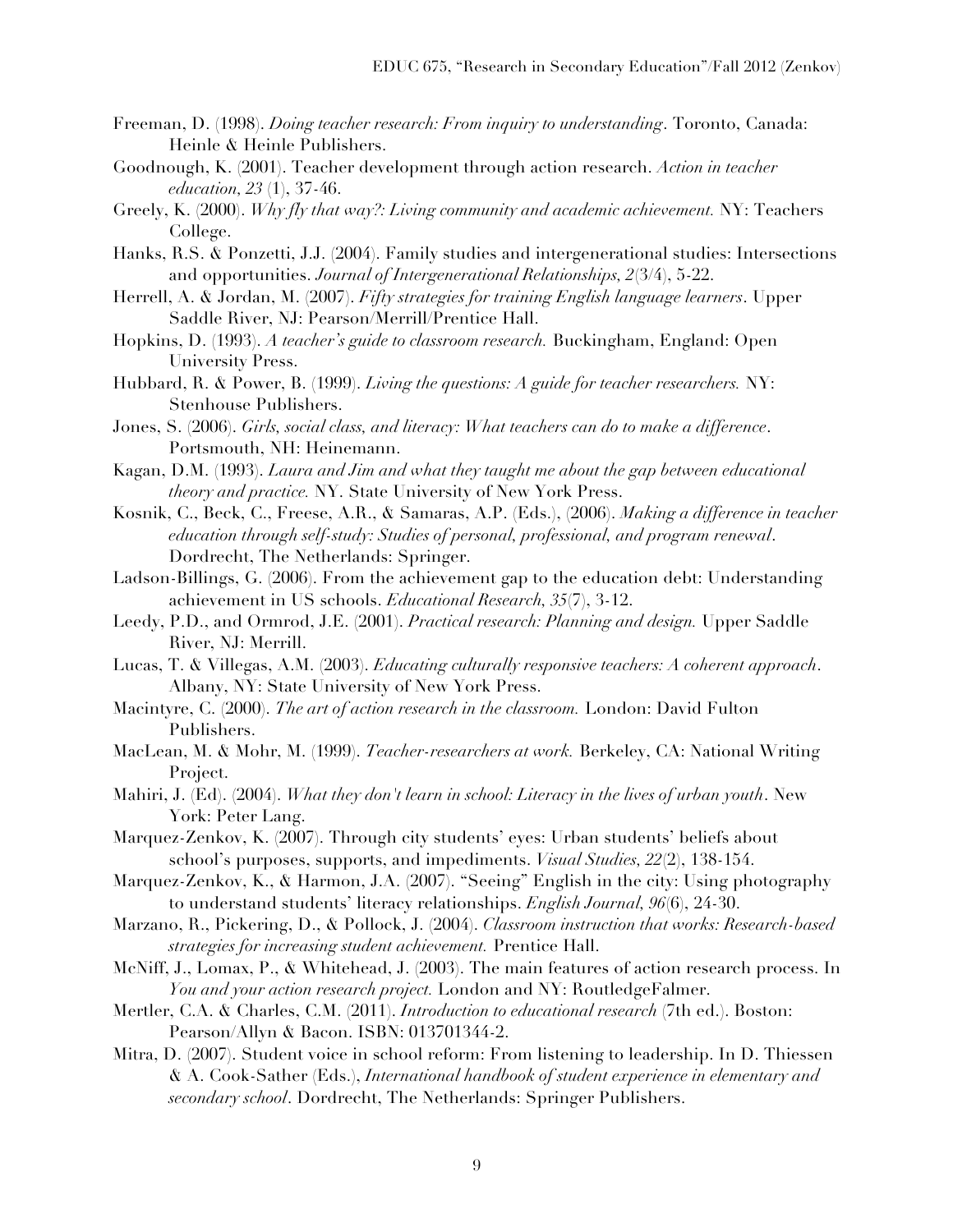- Moje, E.B., & Hinchman, K. (2004). Culturally responsive practices for youth literacy learning. In J. Dole & T. Jetton (Eds.), *Adolescent literacy research and practice* (pp. 331-350). New York: Guilford Press.
- Moje, E.B. (2008). The complex world of adolescent literacy: Myths, motivations, and mysteries. *Harvard Educational Review*, Spring 2008, 107-154.
- Morrell, E. and Duncan-Andrade, J. (2006). Popular culture and critical media pedagogy in secondary literacy classrooms. *International Journal of Learning, 12*, 2005/2006.
- Morrell, E. (2007). *Critical literacy and urban youth: Pedagogies of access, dissent, and liberation*. New York: Routledge.
- Myers, E. & Rust, F. (2003). *Taking action with teacher research*. Heinemann.
- Nieto, S. (2003). *What keeps teachers going?* New York: Teachers College Press.
- Oakes, J. & Lipton, M. (2003). *Teaching to change the world, 2nd ed.* Boston: McGraw Hill.
- Raggl, A. & Schratz, M. (2004). Using visuals to release pupil's voices: Emotional pathways to enhancing thinking and reflecting on learning. In C. Pole (Ed.), *Seeing is believing? Approaches to visual research (Volume 7)*. New York, NY: Elsevier.
- Richardson, L. (1998). Writing: A method of inquiry. In N. Denzin & Y. Lincoln (Eds.). *Strategies of qualitative inquiry* (volume 2). Thousand Oaks: Sage.
- Rodgers, C. (2006). Attending to student voice: The role of descriptive feedback in learning and teaching. *Curriculum Inquiry, 36*(2), 209-237.
- Rogers, R., et al. (2005). Professional development for social transformation: The literacy for social justice research group. *Language Arts, 82*(5), 347-358.
- Sagor, R. (1993). *How to conduct collaborative action research.* Alexandria, VA: Association for Supervision and Curriculum Development.
- Samaras, A. P. (2011). *Self-study teacher research: Improving your practice through collaborative inquiry.* Thousand Oaks, CA: Sage.
- Samaras, A. P., & Freese, A. R. (2006). *Self-study of teaching practices primer.* New York, NY: Peter Lang.
- Samaras, A. P., Freese, A. R., Kosnik, C., & Beck, C. (Eds.) (2008). *Learning communities in practice.* The Netherlands: Springer Press.
- Seidman, I. (1998). *Interviewing as qualitative research: A guide for researchers in education and the social sciences.* New York: Teachers College Press.
- Singer, Jessica. (2006). *Stirring up justice: Writing and reading to change the world*. Portsmouth, NH: Heinemann. ISBN: 0325007470
- Street, B. (2003). What's "new" in New Literacy Studies? Critical approaches to literacy in theory and practice. *Current Issues in Comparative Education, 5*(2), pp. 1-14.
- Teel, K., & Obidah, J. (Eds.). (2008). *Building racial and cultural competence in the classroom: Strategies from urban educators*. New York: Teachers College Press.
- Temple, C., Ogle, D., Crawford, A., Frepon, P. (2008): *All children read: Teaching for literacy in today's diverse classrooms*. Upper Saddle River, NJ: Pearson/Allyn & Bacon.
- Thomas, R. M. (2005). *Teachers doing research: An introductory guidebook.* Boston: Pearson/Allyn & Bacon.
- Van Horn, L. (2008). *Reading photographs to write with meaning and purpose, grades 4–12*. Newark, DE: International Reading Association.
- Villegas, A. & Lucas, T. (2007). The culturally responsive teacher. *Educational Leadership. 64*(6), 28-33.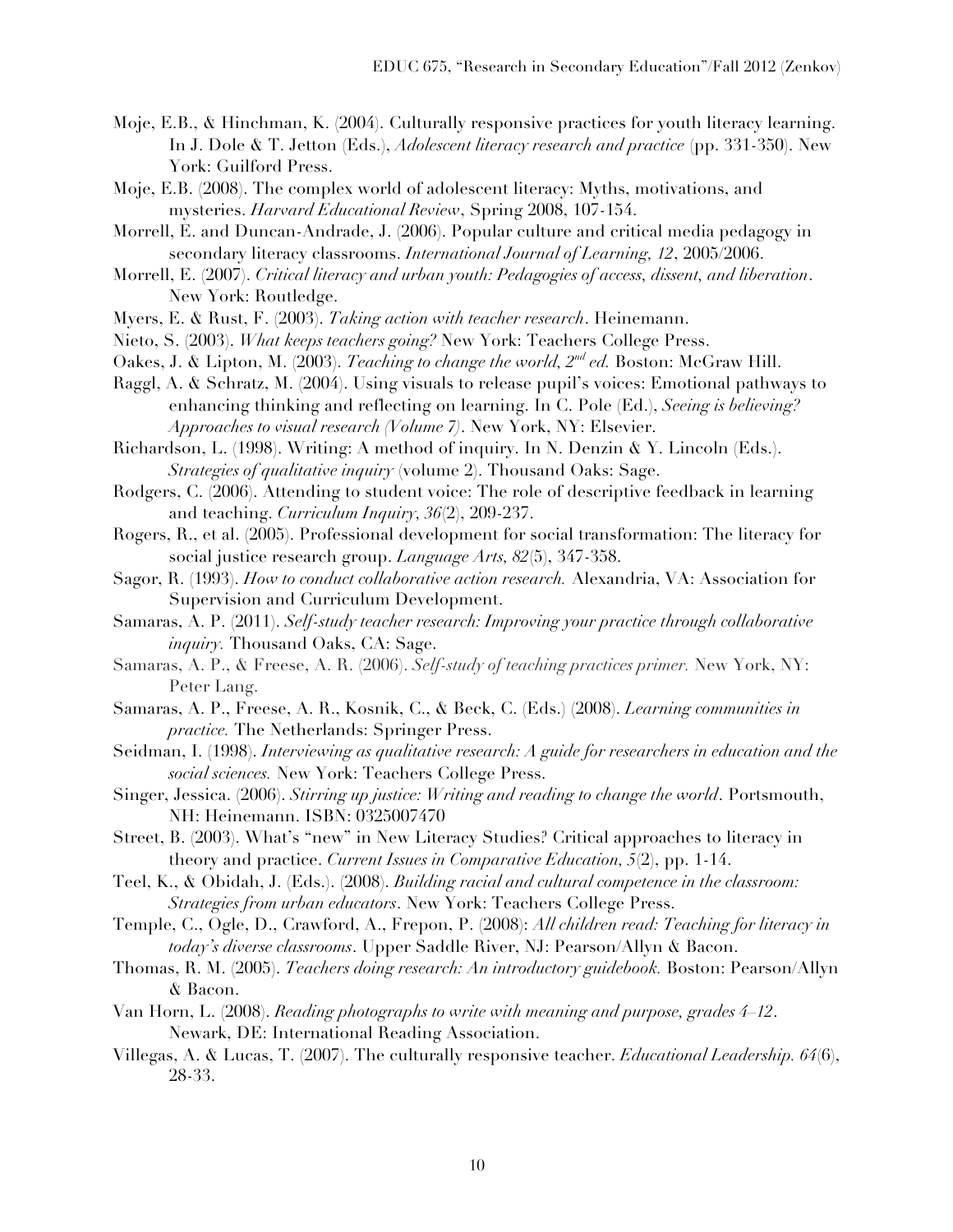- Whitford, B. L. & Wood, D.R. (2010). *Teachers learning in community: Realities and possibilities*. Albany, NY: SUNY.
- Yonezawa, S., & Jones, M. (2007). Using student voices to inform and evaluate secondary school reform. In D. Thiessen & A. Cook-Sather (Eds.), *International handbook of student experience in elementary and secondary school* (pp. 681-710). The Netherlands: Springer Publishers.
- Zenkov, K., Harmon, J., van Lier, P., & Marquez, M. (2008). Picture this: Seeing diverse city students' ideas about schools' purposes, impediments, and supports. *Multicultural Perspectives*.

## *Qualitative Analysis*

- Bogdan, R. C., & Biklen, S. K. (1992). *Qualitative research for education: An introduction to theory and methods*. Boston, MA: Allyn & Bacon.
- Czaja, R., & Blair, J. (1996). *Designing surveys: A guide to decisions and procedures.* Thousand Oaks, CA: Pine Forge Press.
- Maxwell, J.A. (2005). *Qualitative research design: An interactive approach (2nd Edition)*. Thousand Oaks, CA: Sage.
- Miles, M. B., & Huberman, A. M. (1994). *Qualitative data analysis*. Thousand Oaks, CA: Sage.
- Patton, M. Q. (1990). *Qualitative evaluation and research methods (2nd Edition)*. Thousand Oaks, CA: Sage.
- Strauss, A., & Corbin, J. (1990). *Basics of qualitative research: Grounded theory procedures and techniques*. Newbury Park, CA: Sage.

## *Quantitative Analysis and Statistics*

Bartz, A. E. (1999). *Basic statistical concepts (4th ed)*. Upper Saddle River, NJ: Merrill.

- Cronk, B. C. (2002). *How to use SPSS: A step-by-step guide to analysis and interpretation (2nd ed).*  Los Angeles, CA: Pyrczak Publishing.
- Jaeger, R. M. (1993). *Statistics: A spectator sport (Second Edition).* Newbury Park, CA: Sage.
- Rovessi, C., & Carroll, D. J. (2002). *Statistics made simple for school leaders.* Lanham, MD: Scarecrow Press.
- Salkind, N. (2000). *Statistics for people who think they hate statistics.* Thousand Oaks, CA: Sage.

# *Research and Writing*

- Booth, W.C., Colomb, G.G., & Williams, J.M. (1995). *The craft of research*. Chicago, IL: The University of Chicago.
- Dahl, K.K. (1992). *Teacher as writer: Entering the professional conversation.* Urbana, IL: NCTE.

# *General Websites*

- George Mason University Library: **http://library.gmu.edu/**
- What Kids Can Do: **www.whatkidscando.org**
- Through Students' Eyes: **www.throughstudentseyes.org**
- International Visual Sociology Association (IVSA): **www.visualsociology.org**

## *Action/Teacher Research/Research Websites*

- http://gse.gmu.edu/research/tr/tr\_action/ (GMU teacher research site)
- http://www.accessexcellence.org/LC/TL/AR/ (teacher research site)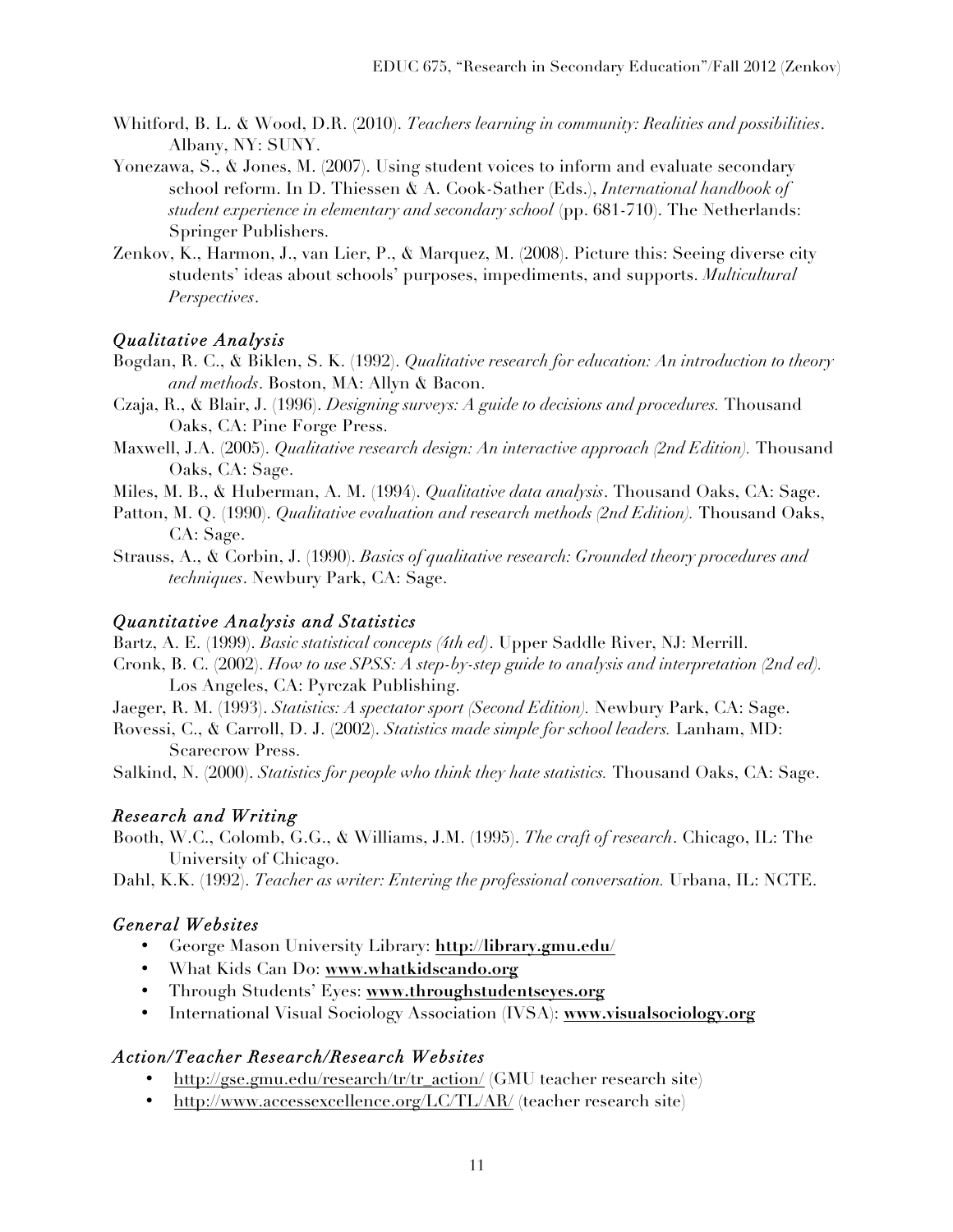- http://www.standards.dfes.gov.uk/ntrp/ (UK teacher research site)
- http://www.teacherresearch.net/ (international teacher research site)
- http://www.gmu.edu/departments/english/composition/wits/research/index.html
- http://library.gmu.edu/mudge/Dox/basics.html

## *Data Collection Tools*

- Go to Googledocs, then "spreadsheets" to create survey.
- Survey Monkey: http://www.surveymonkey.com/home.asp

## *National Reports and Test Reporting Centers*

- A Nation at Risk: http://www.ed.gov/pubs/NatAtRisk/risk.html
- The Nation's Report Card/National Assessment of Educational Progress: http://nces.ed.gov/nationsreportcard/
- National Center for Educational Statistics: http://nces.ed.gov/help/sitemap.asp
- TIMSS and PIRLS (The International Math and Science Study and International Literacy Study): http://www.timss.org/
- Best Evidence/School Reform Reports/School Models (Johns Hopkins University): http://www.bestevidence.org/index.htm

# *Virginia State Standards*

- Virginia Department of Education: http://www.pen.k12.va.us/
- State of Virginia, SOL Resources: http://www.pen.k12.va.us/VDOE/Instruction/sol.html
- State of Virginia Standards of Learning Test Information: http://www.pen.k12.va.us/VDOE/src/SOLassessments.shtml

## **Course Requirements**

# *General*

All assignments should be turned in on the due date indicated in the schedule below via Blackboard (email attachments are an option we can discuss). The submission deadline for assignments is Wednesday midnight (US eastern standard time) each week. All projects must be typed, in 12-point font, with one-inch margins, double-spaced, in Times New Roman font, and follow APA guidelines. Writing quality (including mechanics, organization, and content) is figured into the overall points for each writing assignment, so please proofread carefully. Late papers and projects will not be accepted without penalty, excepting extraordinary circumstances. Since this is a professional development course (post licensure), high quality work (i.e., "A" work) is expected on all assignments and in class participation. I am happy to clarify and lend assistance on projects and assignments, but please contact me within a reasonable timeframe. Please title each assignment with the name of the project/assignment, your last name, and the date you are submitting it (e.g., Action Research Question Adam Smith: (Action\_Research\_Question\_Smith\_9-1-12). *Note: I reserve the right to add, alter, or omit any assignment as necessary during the course of the semester.*

# *Attendance and Participation (15 points)*

Students are expected to attend *all* class periods of courses for which they register. Class participation—both in on-line and face-to-face settings—is important not only to the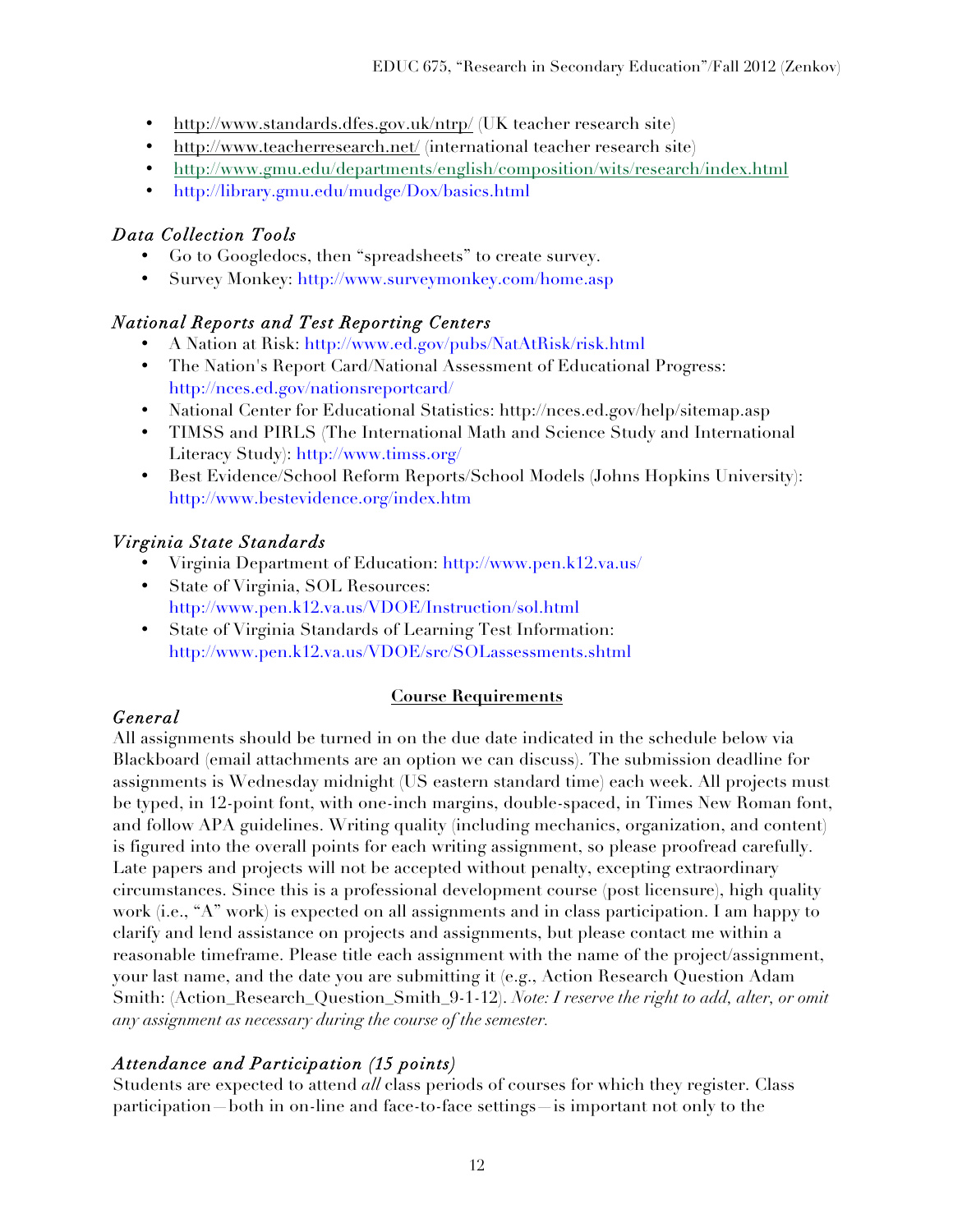individual student, but to the class as whole. Class participation is a factor in grading; instructors may use absence, tardiness, or early departure as de facto evidence of nonparticipation and as a result lower the grade as stated in the course syllabus. Participants are expected to read the assigned materials, complete on-line activities including pre-session Blackboard assignments, arrive promptly, attend all class meetings for the entire session, and participate in on-line and face-to-face class discussions. It is your responsibility to offer insights, questions, comments, and concerns from the readings; I suggest that you keep a reading log that includes both notes on and reactions to each reading. This log could also contain the field notes that you will take on your classroom as you complete your research project. If, due to an emergency, you will not be able to participate during a given week of class, please contact me as soon as possible and certainly prior to any face-to-face class time; it's best to do so via my email or my mobile phone (216.470.2384). Students are responsible for obtaining information given during class discussions despite attendance. Demonstration of positive and collaborative professional dispositions towards colleagues during peer review, along with a willingness to accept constructive criticism, is a course expectation.

By virtue of agreeing to work together in this course we instantly formed a new community. This community will be rooted in mutual respect and shared responsibility; these foundations translate into consistent and punctual attendance and active participation in all class activities. My goal is to develop a comfortable on-line and face-to-face classroom community where risktaking is encouraged; we can only grow through such open-heartedness. Your attendance, thoughtfulness, clarity, and active sharing of responsibility for our classroom community will affect your grade. It is your responsibility to share and respond with insights, questions, comments, concerns, artifacts, and images from the readings and your teaching and research experiences. Absences and tardies—in both on-line and campus class sessions—will impact your grade. Two tardies are equal to one absence, and missing 30% or more of class sessions will result in automatic course failure. Please turn off all mobile phones, computers, and pagers when you participate in our class.

As part of your course participation, you will have the opportunity to work with "critical friends" in the process of developing your final research project. A critical friend can be defined as a trusted person who asks provocative questions, provides data to be examined through another lens, and offers critiques of a person's work as a friend. A critical friend takes the time to fully understand the context of the work presented and the outcomes that the person or group is working toward. The friend is an advocate for the success of that work**.**  Throughout the term you will be expected to review others' work and to share your work with others. This is far more than a peer editing process; you and your critical friends are mutually engaged in advancing the thinking represented in each others' final papers. You will share weekly updates in class, sending and corresponding around research memos, brainstorming ideas as a teacher about the classroom dilemma you are researching, exchanging ideas for strategies and lessons, sharing how you are integrating standards in meaningful ways, and conducting a peer reviews of the draft research report components. Critical friends provide support as well as a feedback loop to improve your practice. It is *critical* to have friends in research but critical friends are *not critical* in their approach with each other. Establish ground rules with "critical friends" and visit them often. Use your group Blackboard space to post files and communicate frequently.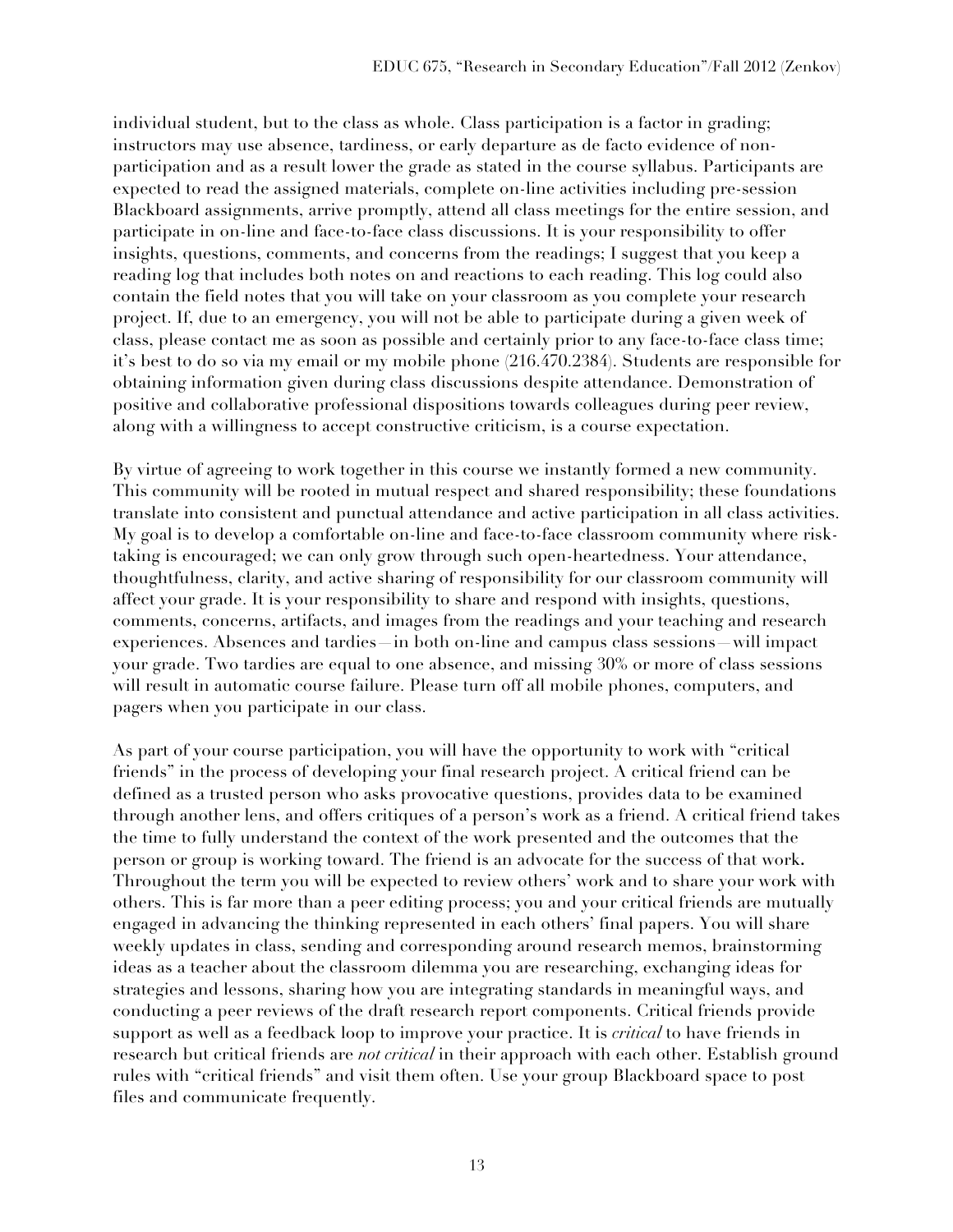*Note: Class participation (and Blackboard Discussion Board participation) may include development an action research proposal, creation of a tentative project timeline, completion of a weekly researcher log of your project progress, drafting of weekly exit notes after our class sessions, and/or the completion of "analytic memos."* 

## *Blackboard Participation and Assignments (15 points)*

Participants are expected to log onto Blackboard at least three times weekly. The Blackboard URL is **https://mymasonportal.gmu.edu/webapps/portal/frameset.jsp**. Each member of our class will be responsible for contributing at least one posting to each discussion, accompanied by one image/artifact that is related to the ideas and/or events described in your posting. Each class member will also be required to respond to at least four peers each week, three of whom will be scheduled on a rotating basis and at least one other of your choosing. Please post contributions by the end of the week in which the topic is discussed. Discussion postings should be thorough and thoughtful. Just posting an "I agree/disagree with your comment" or "I think the same" to someone else's thoughts is not considered adequate. *Note: Access to the Internet to search for resources and to engage in online course related activity is required approximately three times per week.* 

1) Assignment #1 (due Sept  $4^{\text{th}}$ )

Post a brief biographical sketch introducing yourself to the class. Prepare your sketch in Microsoft Word or another word processing program. Copy and paste this sketch to the Blackboard "Discussion Board." Also attach a photo of yourself (not larger than 300 pixels by 300 pixels), preferably a close up of you in your work environment. Then, please choose and respond to at least two of the following questions on the Discussion Board and upload one accompanying image or artifact that relates to the ideas or experiences you describe:

- As you understand it, what is the scientific method and what is its purpose?
- When you hear the term "education research" what do you think?
- What has your experience been in reading education research studies, reports or articles? How have they been beneficial?
- Have you conducted or taken part in a research project or study? If so, please describe the experience, including your role.
- 2) Assignment  $#2$  (due Sept  $11<sup>th</sup>$ )

Please respond to BOTH of the following questions on the Discussion Board, then upload one accompanying image or artifact that relates to the ideas or experiences you describe:

- What problem or issue in your class would you like to make your area of focus? Why?
- Action Research is often criticized because the outcomes are not generalizable. How might you respond to this concern in defending action research as a viable research method?
- 3) Assignment #3 (due Sept  $18<sup>th</sup>$ )

On p. 60 Mills lists the nine steps in the "Action Research Plan." Please prepare the following first three steps and upload them to the Assignments section on Bb, then upload one accompanying image or artifact that relates to the ideas or experiences you describe:

i) Write an area-of-focus statement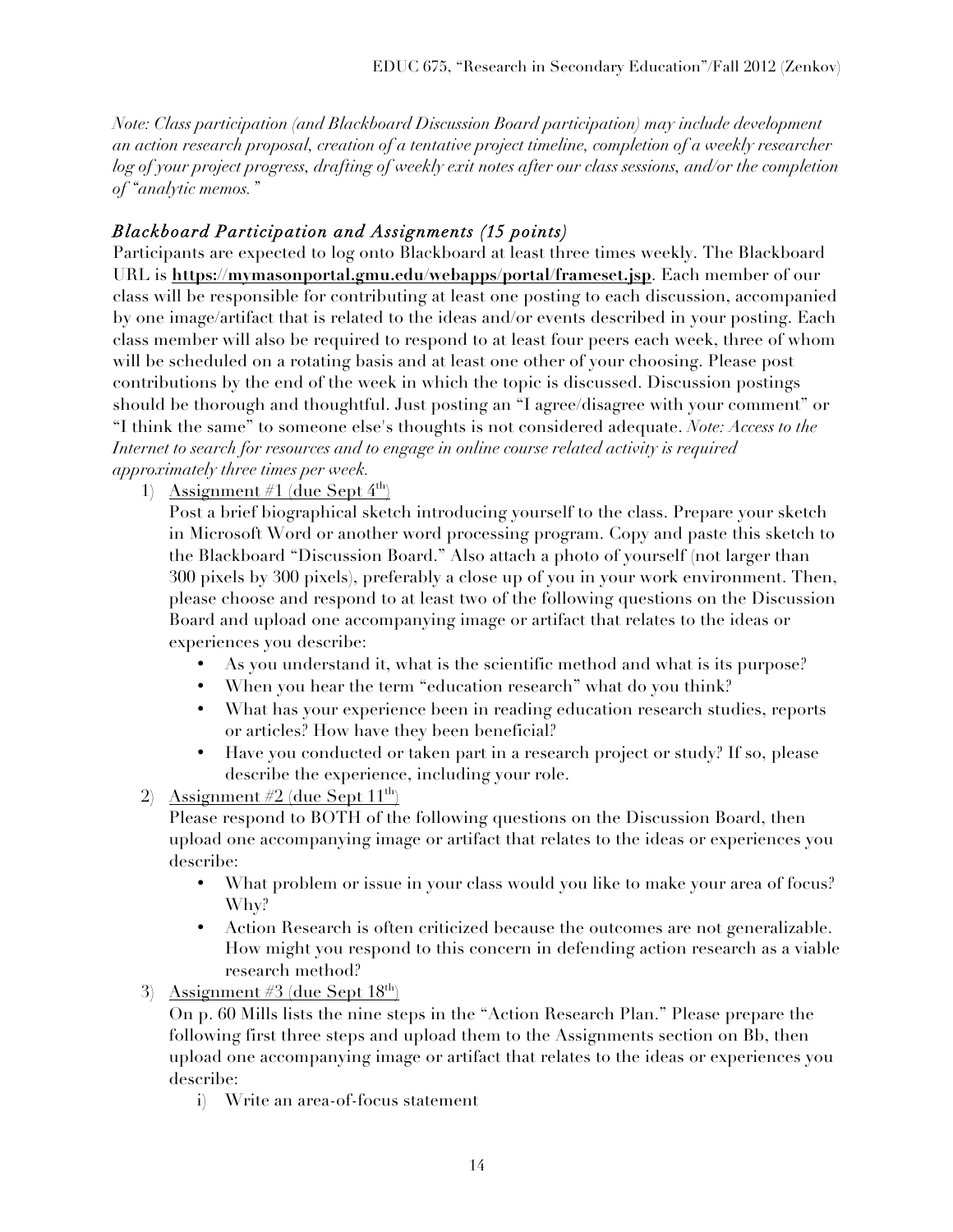- ii) Define the variables
- iii) Develop a research question
- 4) Assignment #4 (due Sept  $25<sup>th</sup>$ )

Please respond to ONE of the following items on the Discussion Board, then upload one accompanying image or artifact that relates to the ideas or experiences you describe:

- On p. 92 Mills defines the term "triangulation." How will you triangulate the data collection in your study? Why did you choose these sources?
- How will you insure that your study is VALID?
- How will you insure that your data collection techniques are RELIABLE?
- 5) Assignment #5 (due Oct  $2<sup>nd</sup>$ )

Please respond to ONE of the following questions on the Discussion Board, then upload one accompanying image or artifact that relates to the ideas or experiences you describe:

- What steps will you take to insure that your study has met all ethical challenges?
- What is your school's ethics policy regarding the collection of data from students?
- 6) Assignment #6 (due Oct  $9<sup>th</sup>$ )

Return to the Action Research Plan on p. 60 in Mills. Please upload your responses to the following items to the Assignments section of Bb, then upload one accompanying image or artifact that relates to the ideas or experiences you describe:

- iv) Describe the intervention or innovations
- v) Describe the membership of the action research group
- vi) Describe negotiations that need to be undertaken
- vii) Develop a timeline
- viii) Develop a statement of resources
- ix) Describe the data collection sources and process, including plan for triangulation.
- 7) Assignment #7 (due Oct  $16<sup>th</sup>$ )

Prepare a list of ten references (APA style) you have identified so far in your review of the literature that appear to be relevant to your study. References should be from refereed journals, books, and scholarly compilations. Please upload your list of references to the Assignments section of Bb, then upload one accompanying image or artifact that relates to the ideas or experiences you describe.

8) Assignment #8 (due Oct  $23^{\text{rd}}$ )

During the data collection period, please respond each week to the following questions: 1) What is an example of the primary, most interesting, most surprising, most consistent, or most representative data you have gathered this week? 2) What initial sense (analysis!) have you made of any data you collected this week or thus far in your study? Be sure to upload one accompanying image or artifact that relates to the ideas or experiences you describe in response to these questions.

9) Assignment #9 (due Oct  $30<sup>th</sup>$ )

During the data collection period, please respond each week to the following questions: 1) What is an example of the primary, most interesting, most surprising, most consistent, or most representative data you have gathered this week? 2) What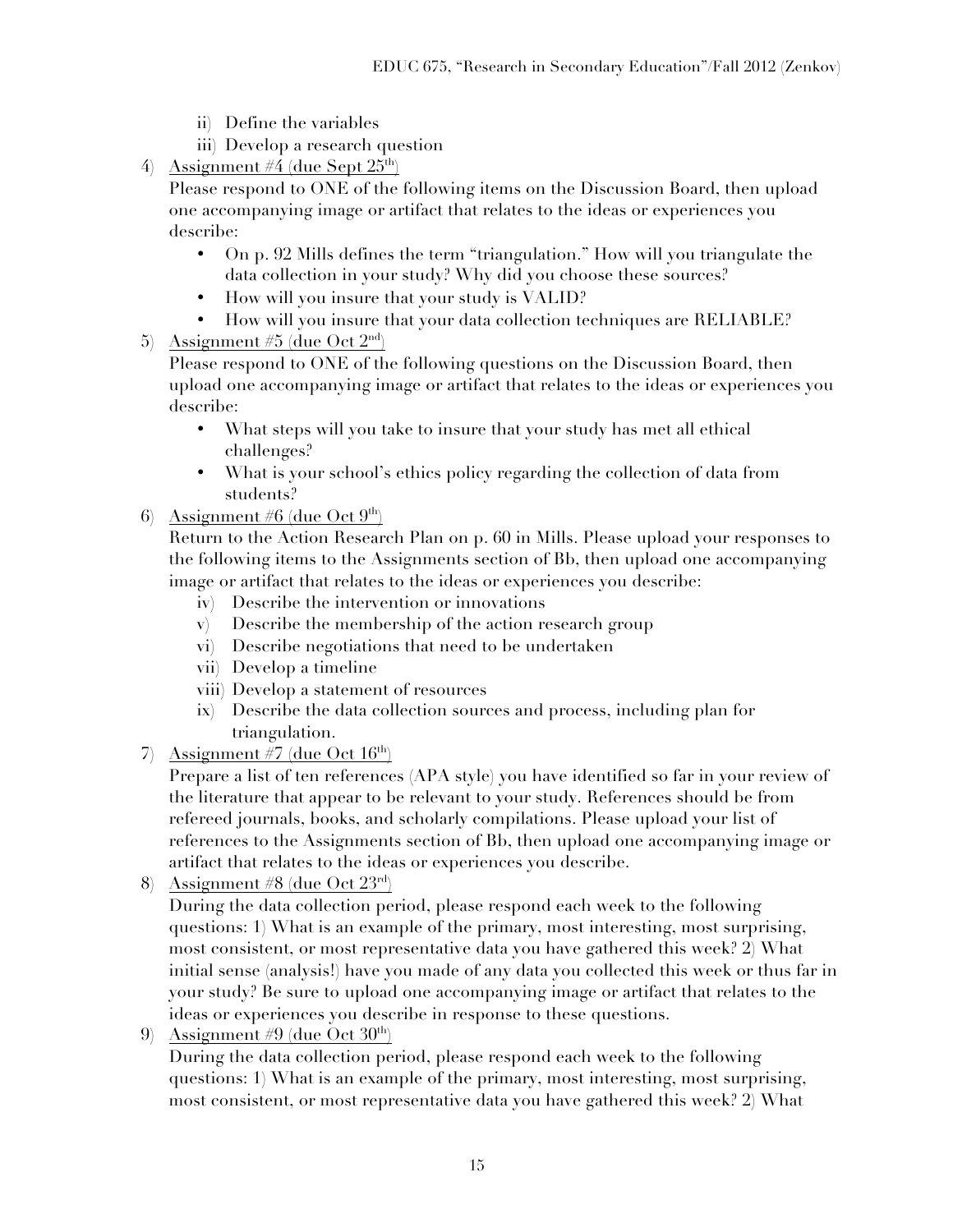initial sense (analysis!) have you made of any data you collected this week or thus far in your study? Be sure to upload one accompanying image or artifact that relates to the ideas or experiences you describe in response to these questions.

10) Assignment #10 (due Nov  $6<sup>th</sup>$ )

During the data collection period, please respond each week to the following questions: 1) What is an example of the primary, most interesting, most surprising, most consistent, or most representative data you have gathered this week? 2) What initial sense (analysis!) have you made of any data you collected this week or thus far in your study? Be sure to upload one accompanying image or artifact that relates to the ideas or experiences you describe in response to these questions.

11) Assignment #11 (due Nov  $13<sup>th</sup>$ )

During the data collection period, please respond each week to the following questions: 1) What is an example of the primary, most interesting, most surprising, most consistent, or most representative data you have gathered this week? 2) What initial sense (analysis!) have you made of any data you collected this week or thus far in your study? Be sure to upload one accompanying image or artifact that relates to the ideas or experiences you describe in response to these questions.

12) Assignment #12 (due Nov  $20<sup>th</sup>$ )

For this week's posting—to which I would like everyone to respond—please consider the following: What have been your top two or three questions about this action research work thus far? That is, questions about the PROCESS of doing action research, the challenges of doing it. And how would you answer those questions now, if such a question was posed to you by someone else planning to take this course or conduct an action research project in the future? (I will compile these questions and answers into a list for all of us to consider).

13) Assignment #13 (due Nov  $27<sup>th</sup>$ )

On p. 182 Mills presents an Outline format for an Action Research Report. Please complete the outline and upload it to the Assignments section on Blackboard. Be sure to upload one accompanying image or artifact that relates to the ideas or experiences you describe.

# *Action Research Project Draft Components (15 points)*

You will submit for instructor and peer review the following draft sections of your action research paper: introduction/contexts, literature review, methodology, findings, discussion/action plan. Due dates of these drafts are listed in the schedule below, and the specific elements of these sections will be provided via samples, descriptions, and rubrics. Completing these draft elements will scaffold you toward completion of your final project—a very good thing.

# *Focus Group Sessions (5 points)*

Working in small groups (3-4), participants will choose a topic related to their research interests, examine the topic or issue within the context of what they have learned in the master's program, review at least one research article on their topic, present their findings to the whole class, and engage the class in a discussion of the topic. Do your best to use a discussion strategy that you and your peers might implement in your own school settings. Groups must provide a two-page summary and critique of their research findings, with copies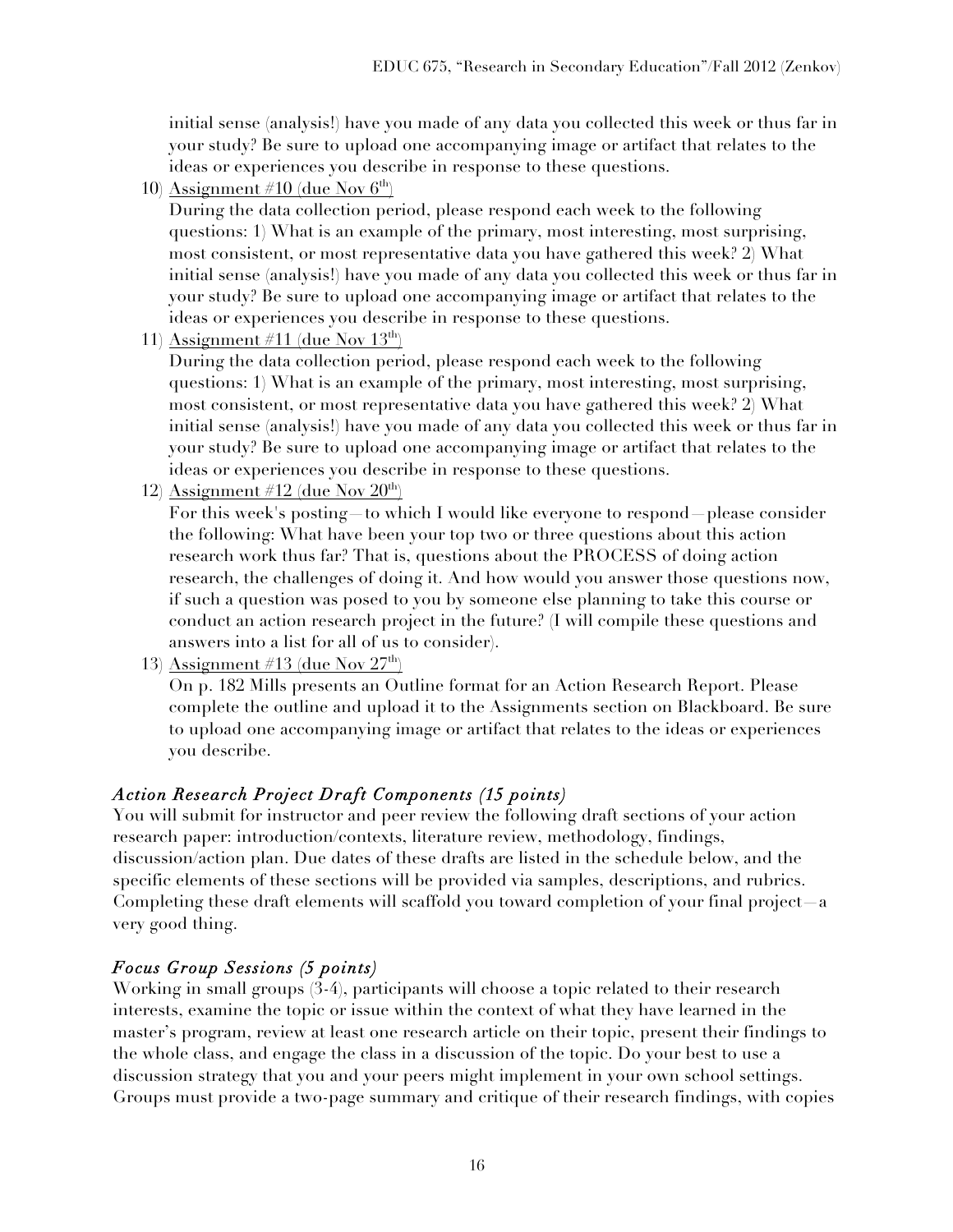for all members of our class. These presentations must relate to both the research information they have read and to their own experiences with the topic. For example, a group may elect to present ideas on the topic of "differentiating instruction for English Speakers of Other Languages and/or international students." The group presentation would highlight ideas on the topic and generate class discussion on differentiating instruction. Please email members of our class with an article URL at least one week in advance of your presentation session so that your peers can read this article.

# *Action Research Project (50 points)*

Participants will design and conduct an action research project that is relevant to their present or future teaching positions. Outlines, examples, descriptions, and rubrics of these projects will be provided. You will write a literature review and proposal for this project, collect and analyze preliminary data, and share the results of your study with both our class (and potentially an outside audience) in a PowerPoint presentation. It is possible to partner with another student for the purpose of sharing data and researching different aspects of a common topic; each partner, however, must submit an original, stand-alone report. Each participant will make an in-class ten-minute presentation (ungraded) on her/his project; an outline and examples of these presentations will be provided. Please note that projects or papers submitted for credit in another course cannot also be used for a grade in this course. Your data sources for this project must include either (or both) of the following artifacts: 1) visual representations (images or photographs of your classroom, students at work, etc.); 2) student feedback related to your research question and your teaching intervention. When considering research topics, you should identify a research question that really matters to you. It should be something about which you are curious and with which you are willing to spend time researching and learning. In the words of a former Mason student, "If you aren't eager to spend several days curled up reading about your topic, then it's not love, and you need to ditch it and find another topic."

# *Best Practices Showcase*

Best Practices Showcase (BPS) is the Masters of Education Exit Requirement through which you as a masters candidate present your understandings, applications, and critical reflections of standards-based and content pedagogical knowledge to peers, faculty, and school community partners. The essence of the BPS includes requires submission of three artifacts through which you describe, interpret and analyze best practices, assessing the impact of your pedagogies on student learning and on your professional development. *Note: The Best Practices Showcase is an ungraded requirement for our course. Students are required to successfully complete a Best Practices Showcase presentation and present it to the Secondary Program Faculty and potentially to members of the larger college community. Your grade for EDUC 675 will be posted only upon successful completion of the Best Practices Showcase requirements. Further information will be provided about BPS early in the semester.*

# **Assessment and Mastery Grading**

All assignments will be evaluated holistically using a mastery grading system; the general rubric is described below, and a specific rubric provided with each assignment. A student must demonstrate "mastery" of each requirement of an assignment; doing so will result in a "B" level score. Only if a student additionally exceeds the expectations for that requirement—